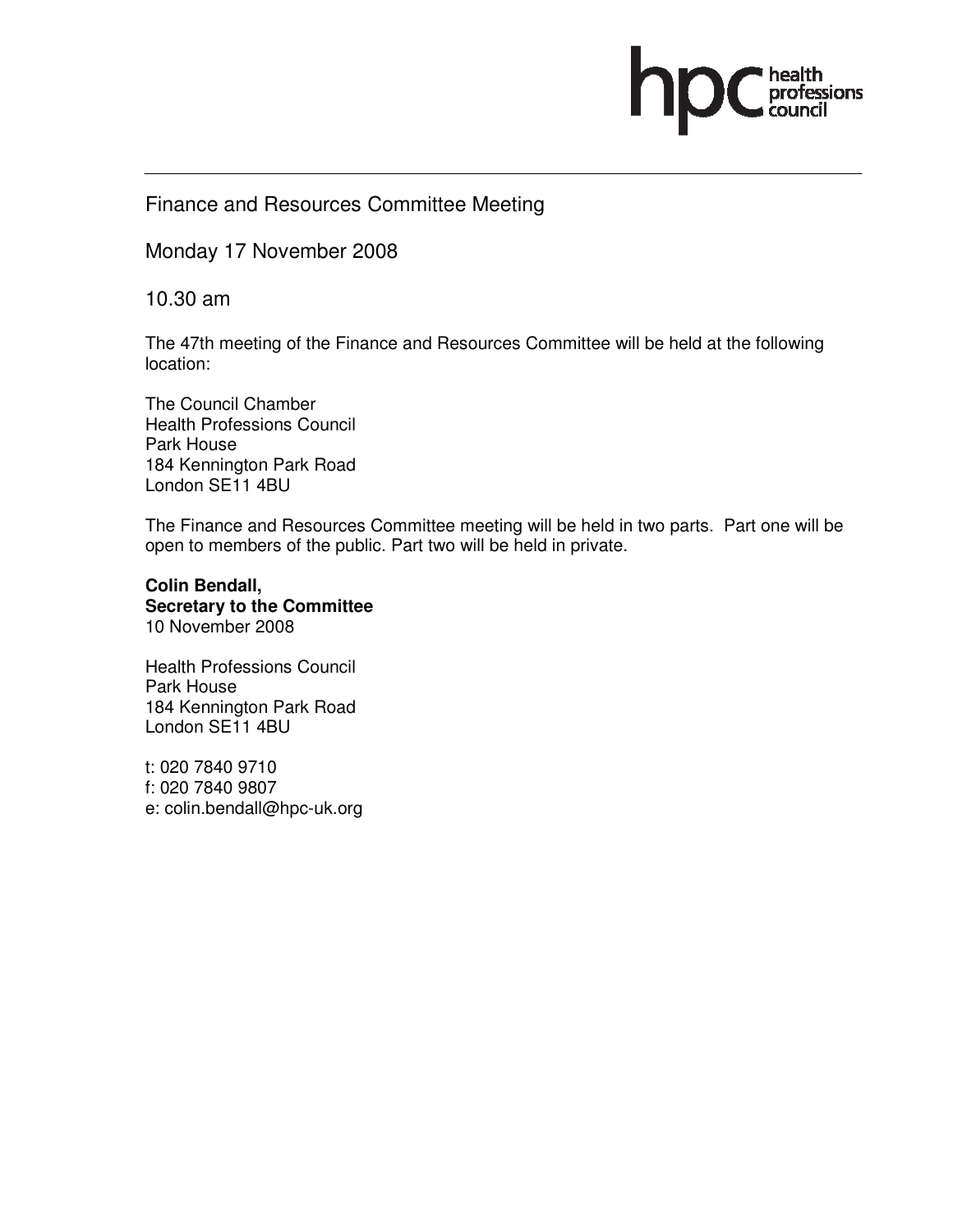|  |  | Agenda – Part one – Open to members of the public |  |
|--|--|---------------------------------------------------|--|
|  |  |                                                   |  |

| 1.  | <b>Apologies for absence</b>                                                                                                                  | verbal                           |
|-----|-----------------------------------------------------------------------------------------------------------------------------------------------|----------------------------------|
| 2.  | Approval of agenda                                                                                                                            | verbal                           |
| 3.  | <b>Minutes of the Finance and Resources Committee</b><br>meeting held on 18 September 2008<br>from Colin Bendall - Secretary to the Committee | enclosure 1<br>paper FRC 106/08  |
| 4.  | <b>Matters arising</b><br>from Colin Bendall - Secretary to the Committee                                                                     | enclosure 2<br>paper FRC 107/08  |
| 5.  | <b>Finance report</b><br>from Simon Leicester - Director of Finance                                                                           | enclosure 3<br>paper FRC 108/08  |
| 6.  | <b>Human Resources report</b><br>from Larissa Foster - Director of Human Resources                                                            | enclosure 4<br>paper FRC 109/08  |
| 7.  | <b>Partner Manager report</b><br>from Kathryn Neuschafer - Partner Manager                                                                    | enclosure 5<br>paper FRC 110/08  |
| 8.  | <b>Information Technology report</b><br>from Guy Gaskins - Director of Information Technology                                                 | enclosure 6<br>paper FRC 111/08  |
| 9.  | <b>Operations report</b><br>from Greg Ross-Sampson - Director of Operations                                                                   | enclosure 7<br>paper FRC 112/08  |
|     | Items for discussion/approval                                                                                                                 |                                  |
| 10. | Proposal for the introduction of childcare vouchers scheme<br>from Larissa Foster - Director of Human Resources                               | enclosure 8<br>paper FRC 113/08  |
| 11. | <b>Investment report</b><br>from Simon Leicester - Director of Finance                                                                        | enclosure 9<br>paper FRC 114/08  |
| 12. | <b>Projected registrant numbers</b><br>from Michael Guthrie - Head of Policy and Standards                                                    | enclosure 10<br>paper FRC 115/08 |
| 13. | Five year plan<br>from Simon Leicester - Director of Finance and<br>Charlotte Milner - Financial Controller                                   | enclosure 11<br>paper FRC 116/08 |
| 14. | Integrating new professions into the HPC renewal cycle<br>from Richard Houghton - Head of Registration                                        | enclosure 12<br>paper FRC 117/08 |

| Date       | Ver. | Dept/Cmte | Doc Type | Title                        | <b>Status</b> | Int. Aud. |
|------------|------|-----------|----------|------------------------------|---------------|-----------|
| 2008-10-24 | a    | F&R.      | AGD      | Agenda Finance and Resources | Final         | Public    |
|            |      |           |          | Committee 17 November 2008   | DD: None      | RD: None  |
|            |      |           |          | public meeting               |               |           |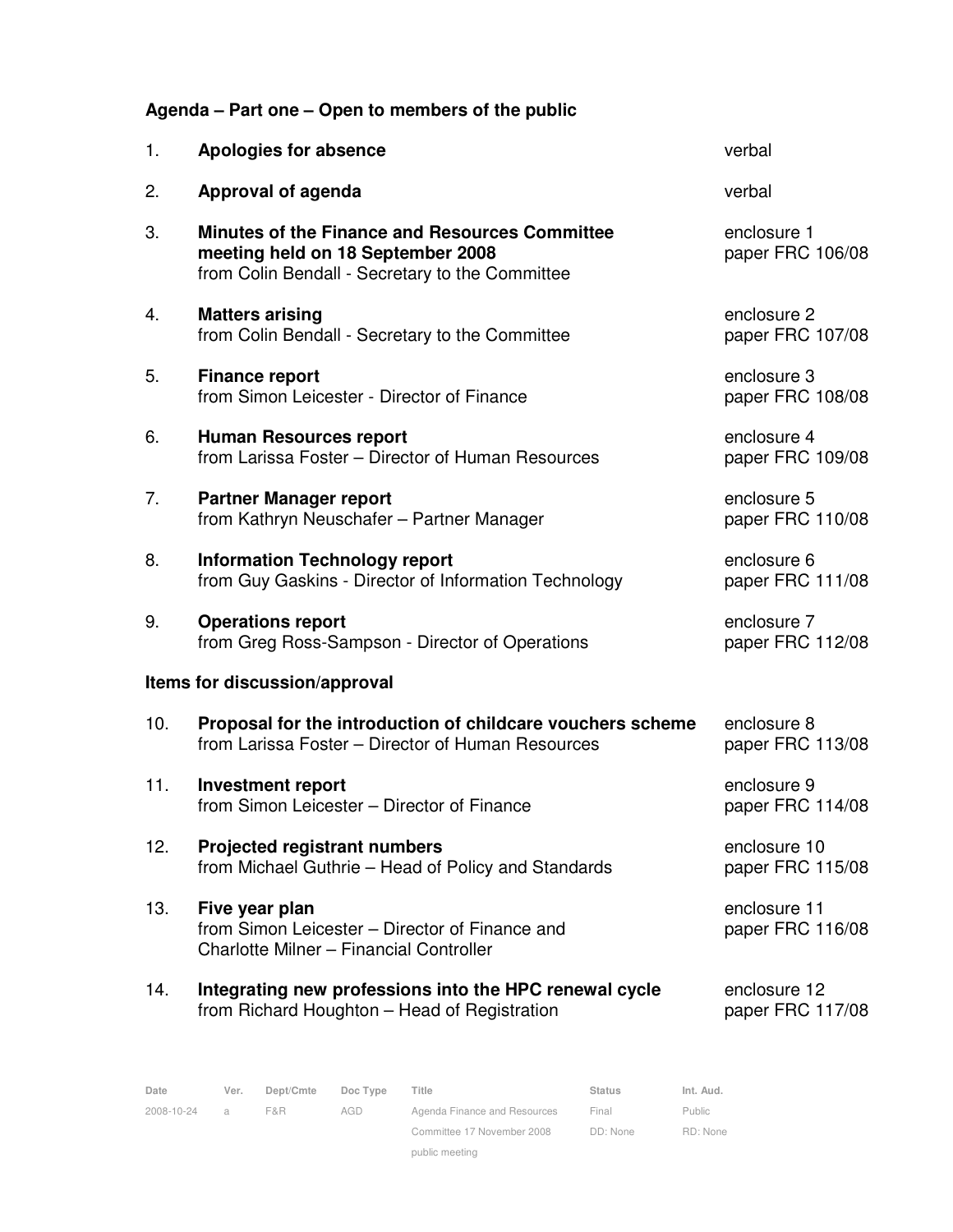#### **Items to note**

| 15.   | <b>Finance System Upgrade</b><br>from Simon Leicester - Director of Finance                                                | enclosure 13<br>paper FRC 118/08 |
|-------|----------------------------------------------------------------------------------------------------------------------------|----------------------------------|
| 16.   | VAT deregistration update<br>from Simon Leicester - Director of Finance                                                    | enclosure 14<br>paper FRC 119/08 |
| 17.   | <b>Financial procedures update</b><br>from Simon Leicester - Director of Finance                                           | enclosure 15<br>paper FRC 120/08 |
| 18.   | Capita Hartshead Flexiplan scheme<br>from Simon Leicester - Director of Finance                                            | enclosure 16<br>paper FRC 121/08 |
| 19.   | <b>Council for Professions Supplementary to Medicine</b><br>pension scheme<br>from Niamh O'Sullivan - Secretary to Council | enclosure 17<br>paper FRC 122/08 |
| 20.   | <b>Employee attitude survey 2008</b><br>from Larissa Foster - Director of Human Resources                                  | enclosure 18<br>paper FRC 123/08 |
| 21.   | Six month reforecast for year to 31 March 2009<br>from Charlotte Milner - Financial Controller                             | enclosure 19<br>paper FRC 124/08 |
| 22.   | September 2008 management accounts<br>from Charlotte Milner - Financial Controller                                         | enclosure 20<br>paper FRC 125/08 |
| 23.   | Online renewals and applications update<br>from Greg Ross-Sampson - Director of Operations                                 | enclosure 21<br>paper FRC 126/08 |
| 24.   | Development work on online renewals system: Presentation<br>from Paul Schwartfeger and Simon Griffin - Etre Ltd            | verbal                           |
|       | <b>Items for information</b>                                                                                               |                                  |
| None. |                                                                                                                            |                                  |

- 25. **Any other business** Previously notified to and agreed by the Chairman
- 26. **Date and time of next meeting** 10.30 am on Wednesday 4 February 2009

**Subsequent meetings at 10.30 am:**  Thursday 5 March 2009 (Remuneration Committee) Monday 16 March 2009

| Date       | Ver. | Dept/Cmte | Doc Type | Title                        | <b>Status</b> | Int. Aud.     |
|------------|------|-----------|----------|------------------------------|---------------|---------------|
| 2008-10-24 | a    | F&R       | AGD      | Agenda Finance and Resources | Final         | <b>Public</b> |
|            |      |           |          | Committee 17 November 2008   | DD: None      | RD: None      |
|            |      |           |          | public meeting               |               |               |